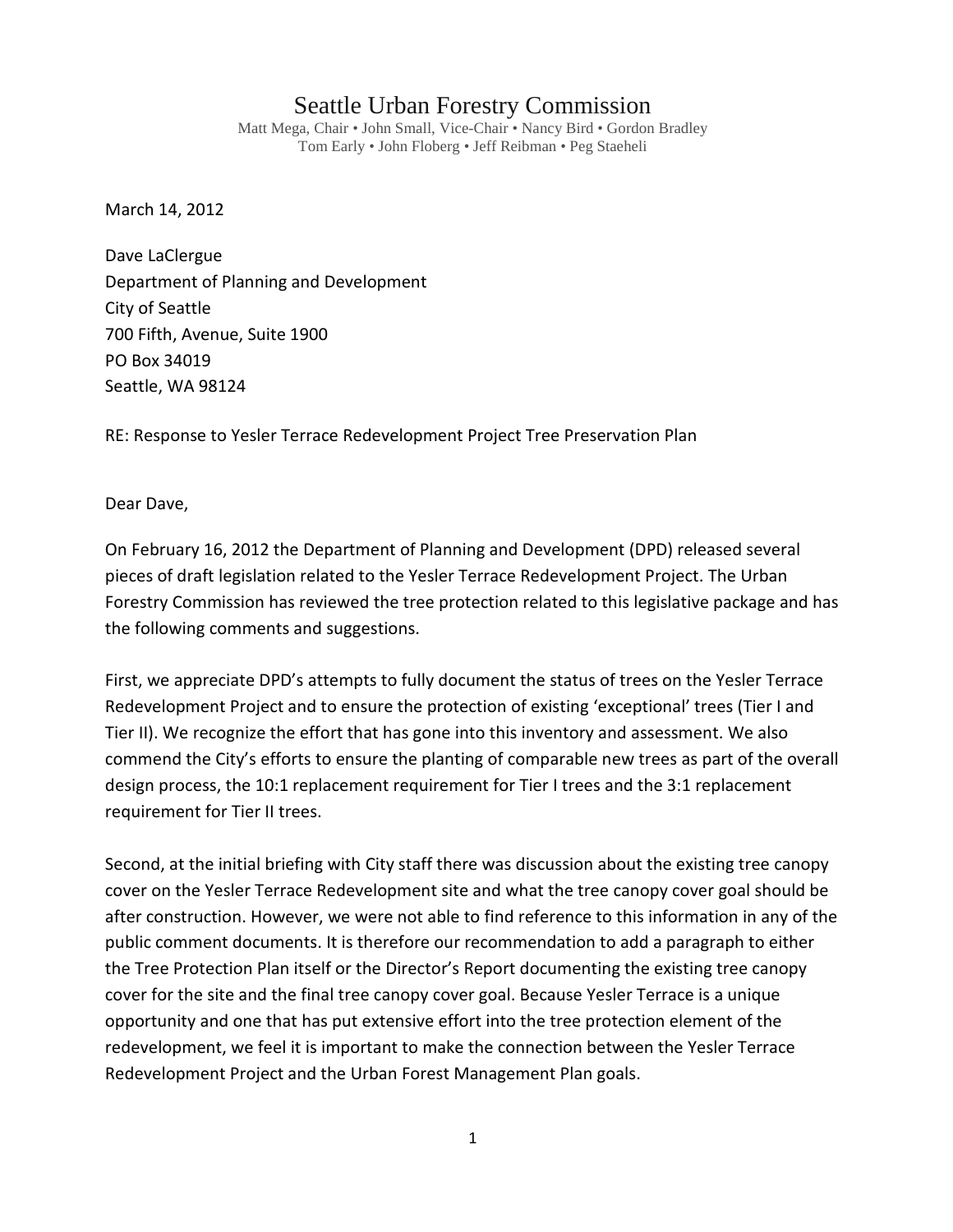Third, the tree protection plan states that trees removed in the Tier III category will be required to be replaced at a 1:1 ratio. The Commission suggests increasing this replacement to 3:1 for healthy 'exceptional' trees in this category. Even though these trees have been pre-identified as being in conflict with the development process they still represent a valuable asset in our city. By requiring a 3:1 replacement for these trees their value will be recognized and, more importantly, the ecosystem function that they are providing will be mitigated. Ideally the Commission agrees with DPD's assessment that all replacement trees should be accommodated within the Planned Action area or abutting WSDOT properties, however, if our additional requirement of tree replacement cannot be met in these areas off-site replacement or a mitigation fund could be established.

Fourth, the tree protection plan references Seattle legislation (DR-10-2011) to ensure protection of the critical root zone of trees during construction, however, the Commission would like to see DPD seek additional requirements to ensure tree protection during construction. We suggest the use of a performance bond to insure that trees required to be saved during the construction process survive at least five years after construction is completed. Specifics of the bond agreement should be negotiated by a qualified staff arborist.

Fifth, in addition to protecting trees during the construction process we would like to ensure the survival of newly planted trees within the Yesler Terrace Redevelopment Project. A performance bond could be established to ensure that newly planted tree survive at least five years after construction is complete. Specifics of the bond agreement should be negotiated by a qualified staff arborist.

Sixth, we would request a transparent process during the event a developer requests a permit to remove an exceptional tree as part of the development process. This transparency should require at least one public hearing and an independent arborist evaluation of the developer's arborist report.

Seventh, there are many exceptional trees as part of the Yesler Terrace Redevelopment Project site and therefore many opportunities for these trees to be damaged during the construction process. The Commission has taken public testimony and received communication documenting compromised protection methods during construction at other sites in the city and we want to ensure that this does not happen at the Yesler Terrace. We ask that the Commission be updated frequently with arborist inspections reports documenting the status of tree protection methods and any actions that the City takes to correct improper or compromised tree protection efforts at Yesler Terrace.